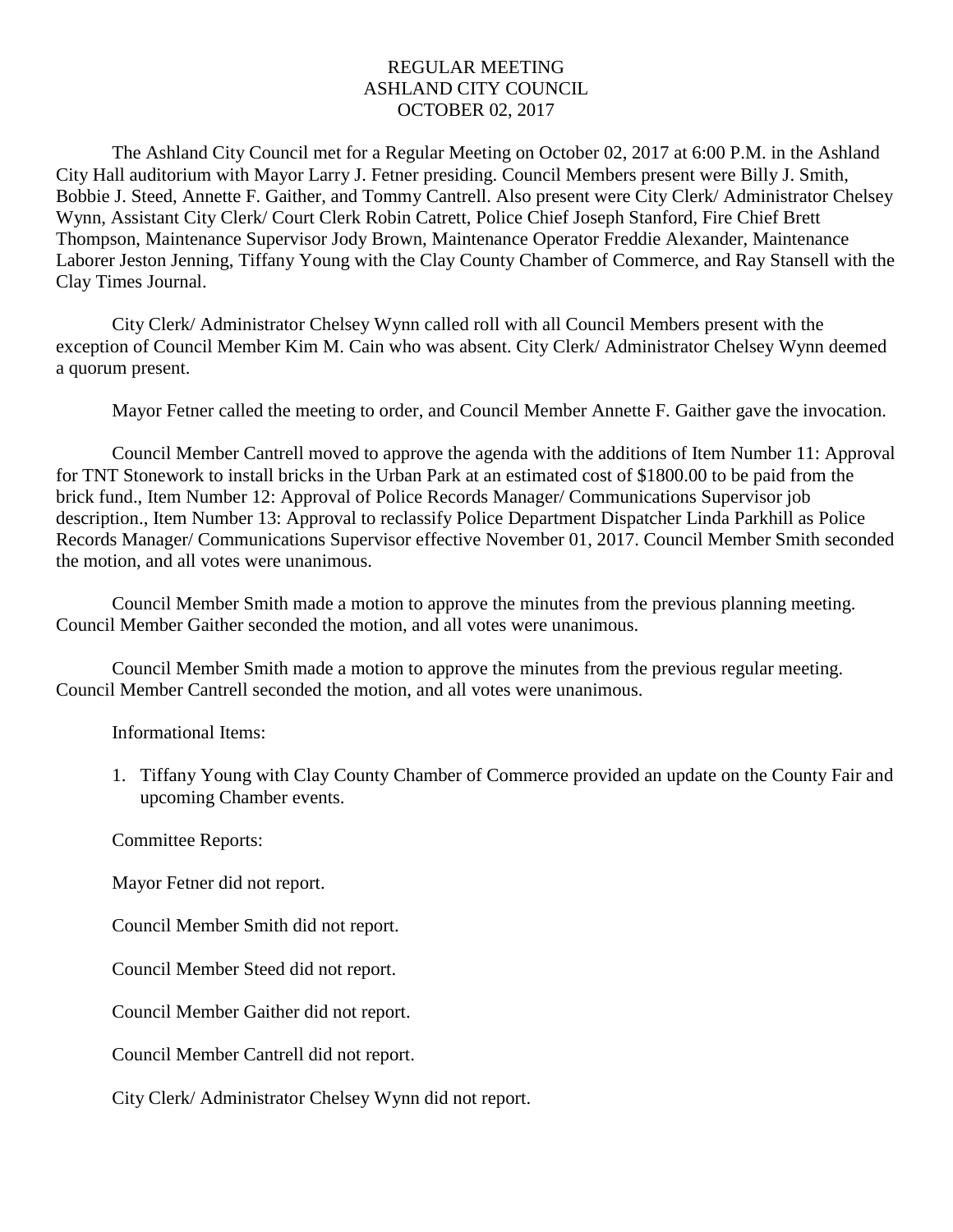Police Chief Stanford thanked the Council for allowing him to attend training last week. Police Chief Stanford also advised he spoke to a few local churches on safety and would be happy to speak at any church that makes a request.

Fire Chief Thompson advised the Ashland Fire Department responded to a brush fire earlier this A.M. that was out of the jurisdiction, they had to contact the Forestry Commission to get it under control.

Maintenance Supervisor Jody Brown advised the limb and brush truck are both in the shop getting repairs. Maintenance Supervisor Brown also thanked Corey Robbins for his work with the City of Ashland.

## New Business:

Council Member Smith made a motion to approve the bills received since the last meeting in the amount of \$19,049.16. Council Member Gaither seconded the motion, and all votes were unanimous.

Council Member Cantrell made a motion approving the city to pay Southern Software, Inc. \$4,151.00 for renewal support fees for Ashland Police Department. Council Member Gaither seconded the motion, and all votes were unanimous.

Council Member Cantrell made a motion approving the City of Ashland to adopt a new pay scale based on the current minimum wage of (\$7.25) with the same range and step raise process. Council Member Smith seconded the motion, and all votes were unanimous.

Council Member Gaither made a motion to table item number 4 approval of Planning Commission Member. Council Member Cantrell seconded the motion, and all votes were unanimous.

Council Member Gaither made a motion accepting the resignation of Maintenance Laborer Corey Robbins effective October 04, 2017. Council Member Smith seconded the motion, and all votes were unanimous.

Council Member Cantrell made a motion approving the promotion of Part-Time Maintenance Laborer Jeston Jenning to Full- Time Maintenance Laborer at a pay of range 5 step 1 effective October 09, 2017. Council Member Gaither seconded the motion, and all votes were unanimous.

Council Member Gaither made a motion approving the city to pay Ramer Manufacturing, Inc. \$501.32 for repair of the Limb Truck. Council Member Cantrell seconded the motion, and all votes were unanimous.

Council Member Smith made a motion approving City Clerk/ Administrator Chelsey Wynn to attend City Clerk Winter Conference for \$285.00 in Orange Beach, AL on December 06-08, 2017 at a cost of \$129.00 per night and reimburse travel expenses. Council Member Gaither seconded the motion, and all votes were unanimous.

Council Member Cantrell made a motion approving the city to hire Kerry Hamlin as Full-Time Dispatcher for Ashland Police Department at pay range 4 step 5 effective after she serves a two-week notice with her current employer. Council Member Gaither seconded the motion, and all votes were unanimous.

Council member Cantrell made a motion approving the city to pay Alabama Law Enforcement Agency \$1,650.00 for SNAP entry workstation and LETS access for July 01, 2017- September 30, 2017 for Ashland Police Department. Council Member Gaither seconded the motion, and all votes were unanimous.